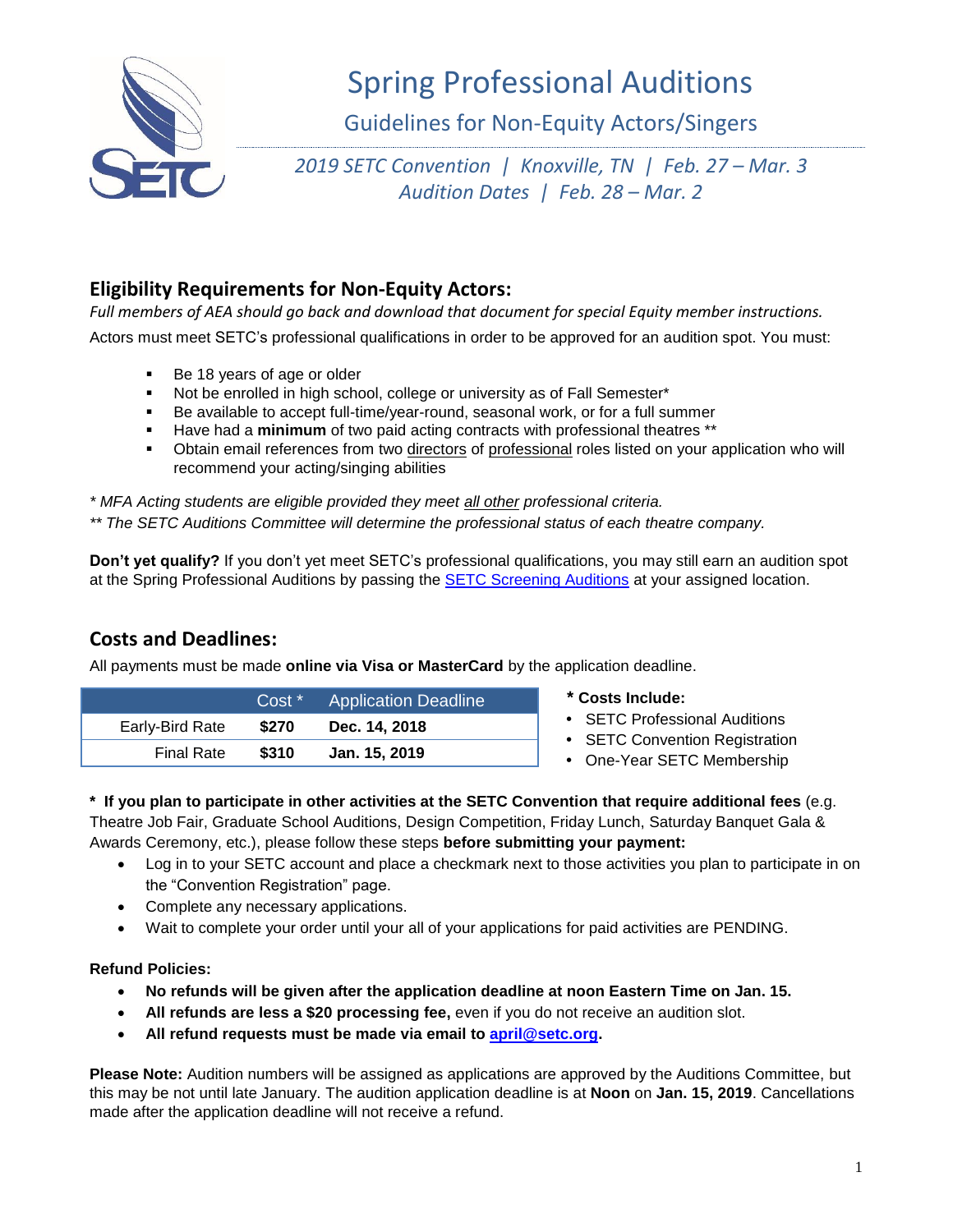## plugnpay

All payments are processed via a **secure network using Plug'n Pay. You will receive an email receipt within six hours of payment.** If you do not receive a receipt, please email [april@setc.org](mailto:april@setc.org) to follow up.

## **Important Information for Submitting an Application:**

Please read **before** completing the online application.

- Submitting an application does **not** guarantee you an audition slot.
- All required fields must be complete **before you can pay for and submit your application**. This includes:
	- o Your **headshot photo** has been uploaded in an acceptable file format (no PDFs)
	- o Your **references** have provided your complete recommendations. Please contact your references **early** to ensure there's ample time for them to respond before the deadline.
- You **must** have a working email in order to receive information, auditions number, etc. Due to email filtering issues, please add the following email addresses to your address book to ensure the delivery of important email reminders, updates, audition numbers, etc. to your inbox:
	- o **[april@setc.org](mailto:april@setc.org)**
	- o **april=setc.org@mlsend2.com**
	- o **[setc@matchingneeds.com](mailto:setc@matchingneeds.com)**

### **Your Audition:**

You may **choose one** of three formats for your SETC audition (**check your selection on the application)**:

- 90-second Acting AND Singing Audition (BOTH)\*
- 60-second Acting-Only Audition
- 60-second Singing-Only Audition\*

\* An accompanist will be provided for singing auditions. No pre-recorded music, a cappella, or selfaccompaniment is permitted.

**Thoroughly prepare your audition piece.** Rehearse your introduction (name and number-which **DO COUNT** as part of your time), transitions, monologue/song, and your exit. We advise against the use of Shakespearean material unless you have a strong work background and extensive training in this genre. Similarly, actors **should avoid dialect**; directors want to know if you can speak standard stage speech, not Irish, Boston or Southern (unless that is your natural speaking voice, of course). Avoid sexually explicit, socially offensive material and vulgar language. (*We're not prudes, but casting representatives say they get very tired of hearing it and are turned off by it.)*

## **SETC Audition Schedule and Procedures:**

- **When will you know?** It could be several weeks before you hear from SETC if you have a slot. This gives the Audition Committee time to assess many applications and choose the candidates they feel have the best chance of being cast
- **When will you audition?** You will be assigned an audition number as close to your preference (as indicated on your application) as possible on **Thursday afternoon, Friday morning** or **Saturday morning** in the year-round category blocks of auditions, **unless** you specify that you are only available for the summer. Summer blocks of auditions will be held Thursday morning, Friday afternoon and Saturday afternoon.
- **When and where to report:** You will report to check-in at the Knoxville Convention Center and get in the PROFESSIONAL AUDITIONEES line to get your badge. It is best if you check in the day before your audition to make sure there are no problems, that you can make your 8:30 a.m. briefing, and you get a chance to check out the audition space(s) to help you prepare.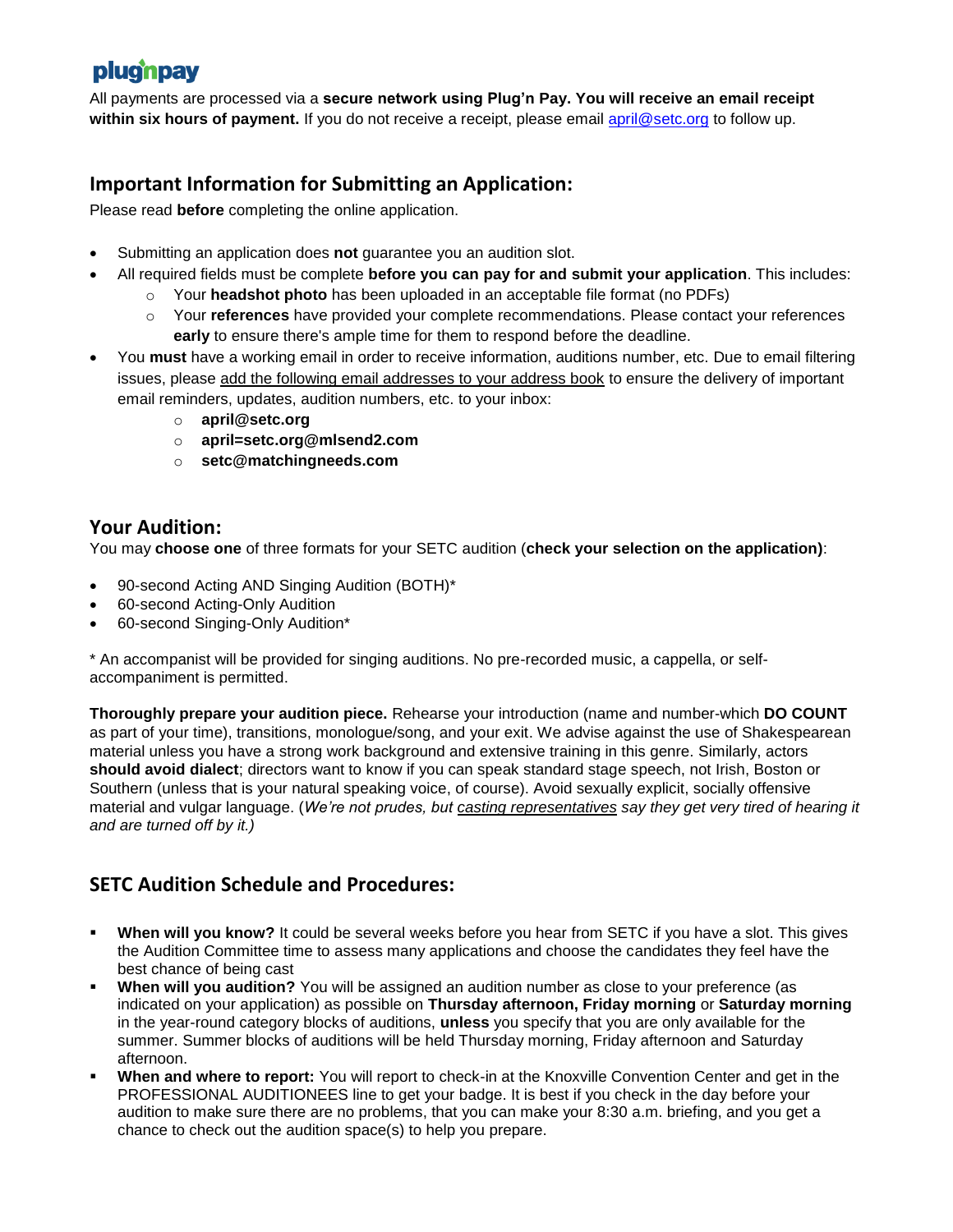- **Mandatory Audition Briefings:** 8:30 a.m. each day of the auditions. Report to the briefing on the day of *your* audition. These are extremely important as changes and schedule adjustments, details about callbacks and the Dance Call are addressed here.
- **A Warm-Up Room (with piano)** is provided for all auditionees and is open daily until aprox. 5 p.m.
- **Report to the Holding Room** as per schedule provided.
- **Audition Groups:** This year, performers will audition in groups of 20. You will stay in the audition room until you finish your audition, then you will exit the room. NOTE: The only items you may bring with you into the audition room are water bottles and music for the accompanist.
- **Callback Boards:** At the end of each audition group, companies will identify those actors who they wish to see at callbacks. The audition numbers of those called back are posted on callback boards under the headings of the individual companies. Locations and general time frames for callbacks will also be posted. *More on Callbacks will be addressed at the briefings.*
- **Callbacks/Interviews** by the individual companies are held on the same day as your audition and can go late into the nights. Setting up meetings or appointments with companies outside of the SETC audition/callback process is strictly prohibited. Some companies will conduct additional readings, ask you to share prepared monologues or ask you to sing during these sessions. You may **NOT** be asked to dance during callbacks, or at any time other than the SETC Dance Call.
- **Dance Call** is held at the end of regular auditions. You may ONLY attend the Dance Call if a hiring company has requested to see you dance via the callback postings. The Dance Briefing and Instruction will begin at approximately 5:30 – 6 p.m. Three combinations will be taught with time to practice. Dancers of each combination will be divided into male/female groups, and you will be given a chance to dance in small groups. (Actors may do a single combination, combinations 1 & 3, or combinations 2 & 3. You **may not** do combinations 1 & 2.):
	- o **Combination #1**: For actors who move well.
	- o **Combination #2**: For the **advanced** dancer. Ballet and jazz combined.
	- o **Combination #3**: For those who tap well. A Marley floor will be used for this intermediate/advanced tap combination.
- **Casting Notifications:** Many companies audition performers at several locations around the country, so final decisions on casting are usually made after all their auditions are completed. **Contracts may not be offered earlier than 24 hours following the SETC Convention, and most contracts will be mailed at a later date to those performers the company selects.** In rare instances of immediate need (e.g., a show opens in the next few weeks), some exceptions may be granted by SETC. You will be notified of these at your briefing on the morning of your audition, and ONLY those roles and shows listed are eligible for immediate contracts.
- **Lodging Information:** When you are assigned an audition number, you will be sent a link to hotel information, or you may go to the SETC website under "Convention" and look for hotel information/list.

#### **Questions about these procedures will be addressed during the Mandatory Audition Briefings.**

### **Questions?**

For more information or assistance, contact:

#### **April J'Callahan Marshall** SETC Professional Services Email: [april@setc.org](mailto:april@setc.org) Phone: 336-272-3645

## **KEEP READING FOR STEP-BY-STEP INSTRUCTIONS ON HOW TO COMPLETE AND PAY FOR YOUR APPLICATION**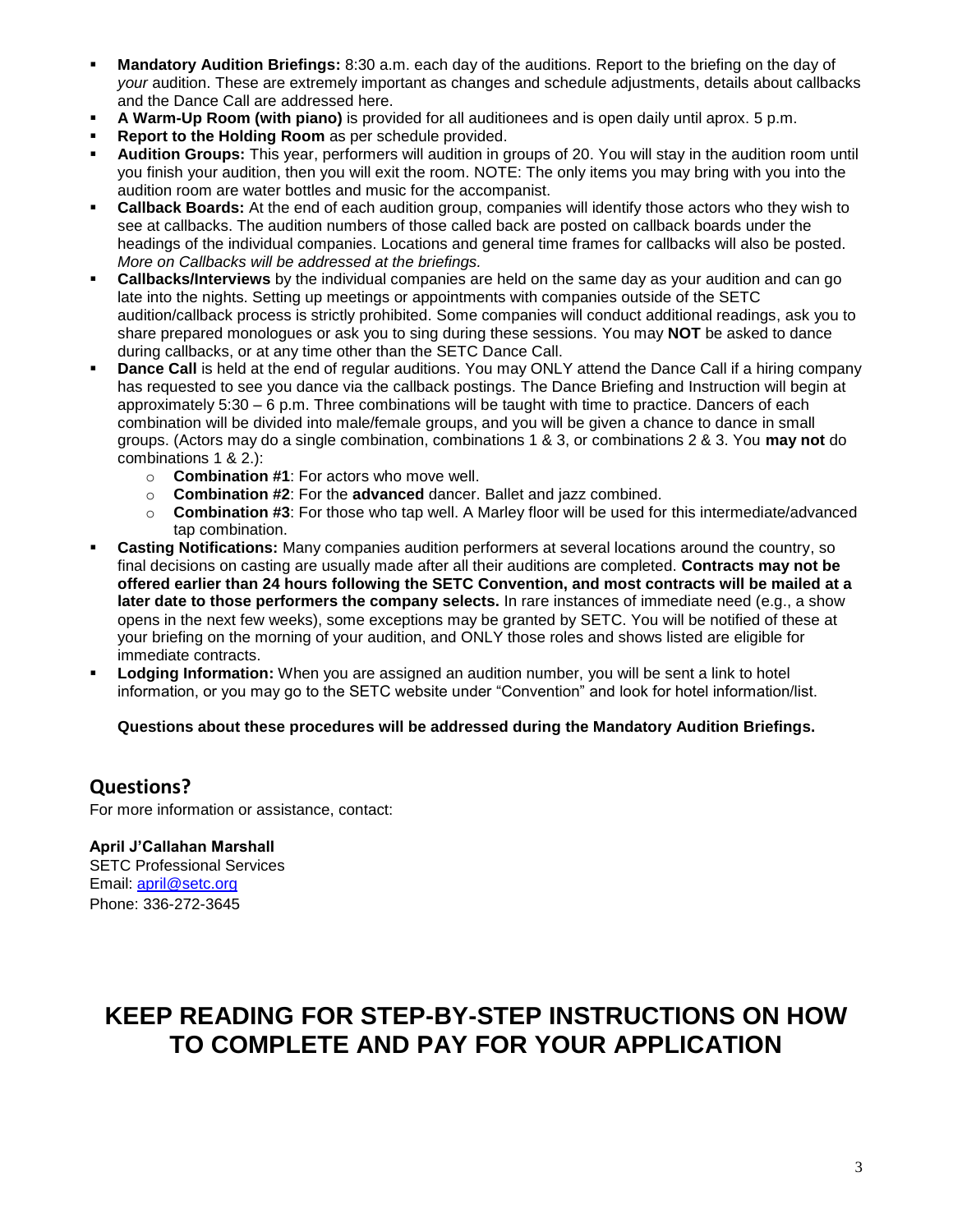*Please don't wait until too close to the deadline to begin this process. Be sure you leave enough time for your reference providers to respond. We want to help you, but if you procrastinate we might not have time to do so.*

1) Go to the SETC website [\(www.setc.org/spring-professional\)](https://www.setc.org/spring-professional) to obtain general information about the Spring Auditions. Download the guidelines that fit your category – **Non-Equity** – i.e. this document.

#### 2) **PRINT OFF & SAVE THESE INSTRUCTIONS SO YOU CAN HAVE THEM FOR LATER USE.**

3) Once you have read the guidelines and feel you meet the qualifications to apply, complete your SETC audition application online at [https://setc.matchingneeds.com/.](https://setc.matchingneeds.com/)

#### **[APPLY NOW](https://setc.matchingneeds.com/)**

4) You must have a username and password to enter the site.

If you have been an SETC member or have applied, auditioned, or attended an SETC event in the past, you already have a username and password. **Please do NOT create a new account**. You may either use the Password Help option or EMAIL the SETC office at [info@setc.org](mailto:info@setc.org) for assistance. Include your full name (with middle initial), email address and phone number in your email.

**If you are NEW to SETC**, use the Create New Account feature from the login page and create a username and password (use only lower case letters and numbers  $-$  no special symbols like  $*$  &  $$ etc.). You should complete the full information in the MY PROFILE section.

#### **Once you are logged in…**

- 1) Select the "Event Registration" option in the top left menu.
- 2) Select the "2019 Knoxville, TN Convention Feb 27 Mar 3" option.
- 3) Place a CHECK in the box beside your registration type (ADULT) **and** the Spring Non-Equity activity.
- 4) Click "SAVE" at the bottom of the page, and WAIT UNTIL the page refreshes itself.
- 5) Click on the **BLUE UNDERLINED** link to enter your application. Use TAB to move between fields. Use previous/next arrows or page buttons to go to a different section.

**After you complete any page of any application, SAVE & WAIT** until the page refreshes itself. If any information is missing, you will see those fields listed in red at the top of the page. On some pages, you must complete **all** information on the page before it will save **any** of the information.

- 6) You will need all your contact information, an electronic headshot, your theatrical resume and your educational background. The headshot you upload will need to be a recent black-and-white photo of just yourself; the photo will appear on your application and will be photocopied for each of the companies present. (Maximum size is 2.5" x 2.5" or 1500 x 1500 px). **DO NOT USE PDF files**; JPG files work best. If you need help, [contact SETC.](mailto:april@setc.org)
- 7) In addition, you will need to supply information for TWO professional **directors** who will provide references for you, including their name, affiliation, email address and phone number. **These references must be from directors of the professional theatre credits listed in your application.**  Once you have input information for BOTH references, place a CHECK in the boxes at the bottom of the page and click SAVE — this will notify the reference provider(s) to provide the reference to SETC. **HINT:** It is always helpful to call the reference and ask them to do this for you **prior** to sending out the request and to alert them to be on the lookout for an email from SETC. You should also verify the email address to which they would like the request sent. You may also send reminders for a reference who has not responded in a timely manner by placing a check in the corresponding box and hitting SAVE again.